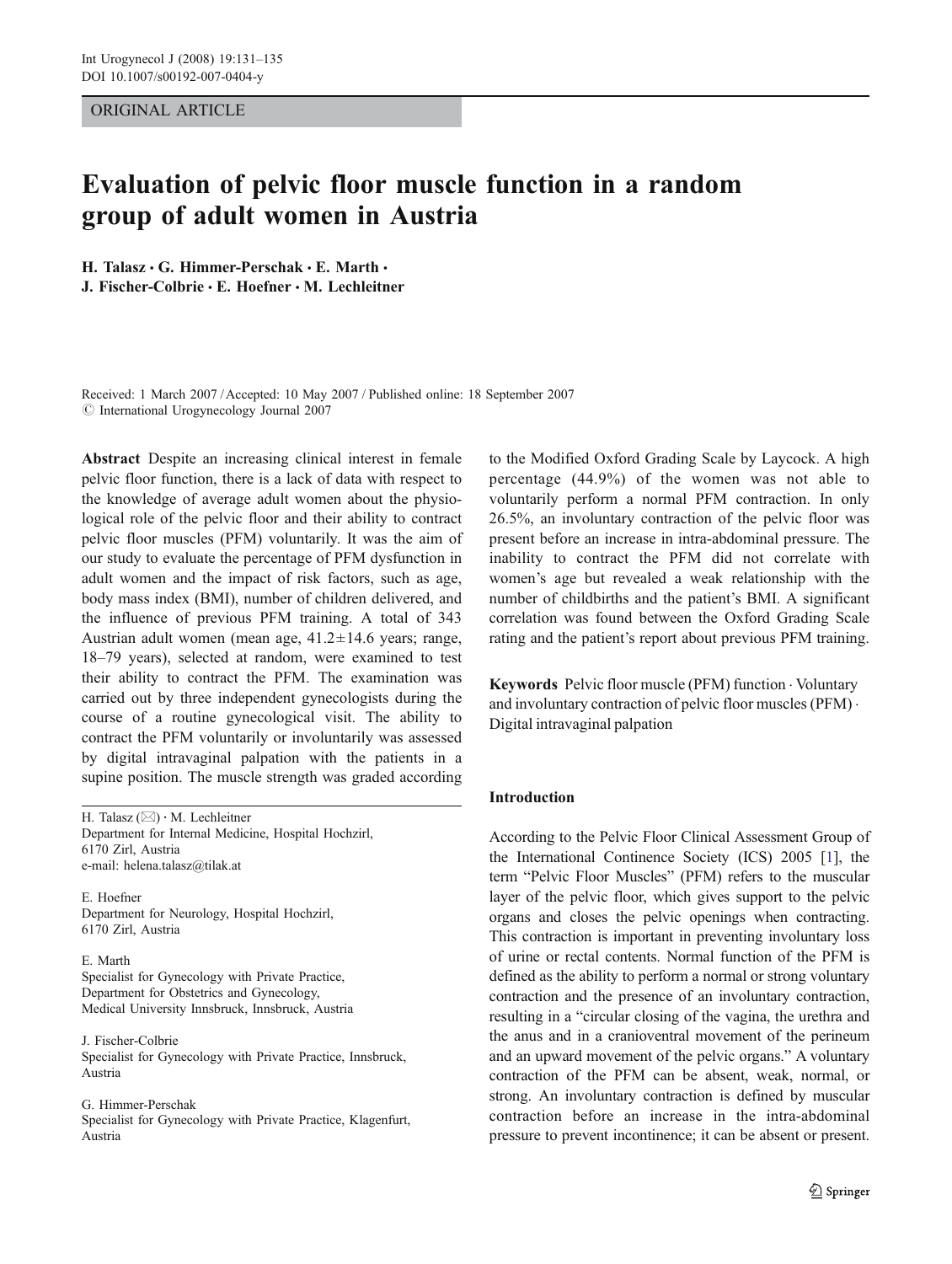"Underactive" or "nonfunctioning" PFM cannot contract voluntarily or involuntarily when this is necessary [[1](#page-4-0)]. Evaluation of PFM function is a difficult task because there is no general consensus on the best method to assess PFM function and to control the effect of PFM training in women. Methods to verify and quantify PFM dysfunction, accepted by the ICS, are visual inspection, digital intravaginal palpation, electromyography, pressure measurements, and different imaging methods such as ultrasound, magnetic resonance imaging, or video urodynamics [\[1](#page-4-0)].

In a recently published study, we could demonstrate that more than 87% of our geriatric female patients with symptoms of urinary incontinence were not aware of the location of the pelvic floor and were unable to perform any voluntary or involuntary contraction of the PFM [\[2](#page-4-0)]. We suspected that they had never learned to activate their PFM when they were younger, leading to PFM dysfunction and urinary incontinence when they became older. Despite the high prevalence of symptoms of PFM dysfunction [\[1](#page-4-0), [3\]](#page-4-0) and the widespread recommendations for PFM training as a therapeutic option for urinary incontinence and pelvic organ prolapse in women [[4,](#page-4-0) [5\]](#page-4-0), there is a lack of data about the general knowledge of average adult women regarding the physiological role of the pelvic floor and the ability to contract PFM voluntarily and involuntarily.

To define the percentage of average adult women with normal or impaired PFM function, we performed a prospective case–control study, evaluating the influence of age, childbirth, body mass index (BMI), and previous PFM training on the PFM function.

We were looking for answers to the following questions: Is the age of a woman really an independent risk factor for the incidence of PFM dysfunction? Are women capable of performing proper PFM training when they are unaware how PFM works? Would a routine functional examination of PFM function at the gynecologist's office make sense, and is it difficult to perform?

## Patients and methods

Between June 2005 and June 2006, a total of 343 Austrian adult women were examined to test their ability to contract the PFM. The examination was carried out by three independent gynecologists at three different outpatient departments during the course of a routine gynecological visit. The presence of voluntary and involuntary PFM contraction was registered, and the muscle strength was graded according to the Modified Oxford Grading Scale by Laycock. The women were selected at random, without regard of the ethnical background and previous or actual gynecological problems. Only patients whose incontinence was the main reason for the current gynecological visit

were excluded. Because digital vaginal palpation is part of the routine to examine PFM function, the women were not informed in detail about the procedure. All three physicians are highly experienced women, each of them taking care of approximately 200 to 300 patients per month in their offices. Before the study, all three of them participated in a lecture about pelvic floor re-education guidelines according to Schuessler et al. [\[6](#page-4-0)].

Age. The mean age of the 343 women was  $41.2 \pm$ 14.6 years (range, 18–79 years).

*Childbirth.* Thirty-five percent of the women  $(n=120)$ were nulliparous at the time of the examination;  $21.3\%$  ( $n=$ 73) had given birth once,  $29.7\%$  ( $n=102$ ) twice, and  $14\%$  $(n=48)$  three times or more.

*BMI.* Of the women studied,  $9.3\%$   $(n=32)$  were underweight (BMI<19), 47.2%  $(n=162)$  were in normal weight (BMI=19–24.9), 33.5%  $(n=115)$  were overweight (BMI=25–29.9), and 9.9% (n=34) were obese (BMI>30).

PFM training. Two hundred and seventy-two participants reported that they had never undergone any PFM training, 71 have had PFM training in the past for various reasons, either in a group with a therapist's verbal and visual instruction or by studying instructions. The patients' characteristics and the demographic data for the group of PFM trainees and PFM nontrainees are displayed in Table 1.

### Method

The digital vaginal palpation was performed with the patient in a supine position on a gynecological chair—with a lightly elevated body and bent legs with 30° of knee flexion. After positioning the investigator's index finger into the distal part of the vagina, subjects were asked through individually formulated instructions to contract the PFM, to lift inward, and to squeeze around the finger. If necessary, the instruc-

Table 1 Patients' characteristics

|                                     | All patients<br>$(n=343)$               | PFM not trained<br>$(n=272)$           | <b>PFM</b><br>trained<br>$(n=71)$            |
|-------------------------------------|-----------------------------------------|----------------------------------------|----------------------------------------------|
| Mean age $(\pm SD)$<br>Nulliparous  | 41.2 $(\pm 14.6)$<br>$120(35.0\%)$      | 40 $(\pm 14.7)$<br>108 (39.7%)         | 45.4 $(\pm 13.6)$<br>$12(16.9\%)$            |
| 1 birth<br>2 births<br>$3-6$ births | 73 (21.3%)<br>102 (29.7%)<br>48 (14.0%) | 53 (19.5%)<br>75 (27.6%)<br>36 (13.2%) | $20(28.2\%)$<br>$27(38.0\%)$<br>$12(16.9\%)$ |
| Mean parity<br>$(\pm SD)$           | 1.3 $(\pm 1.2)$                         | 1.2 $(\pm 1.2)$                        | 1.6 $(\pm 1.0)$                              |
| BMI < 19                            | $32(9.3\%)$                             | 29 (10.7%)                             | $3(4.2\%)$                                   |
| $BMI=19-24.9$                       | 162 (47.2%)                             | 127 (46.7%)                            | 35 (49.3%)                                   |
| $BMI = 25 - 29.9$                   | 115 (33.5%)                             | 87 (32.0%)                             | 28 (39.4%)                                   |
| BMI > 30                            | 34 (9.9%)                               | 29 (10.7%)                             | $5(7.0\%)$                                   |
| Mean BMI $(\pm SD)$                 | 23.7 $(\pm 4.2)$                        | 23.7 $(\pm 4.3)$                       | 23.6 $(\pm 3.7)$                             |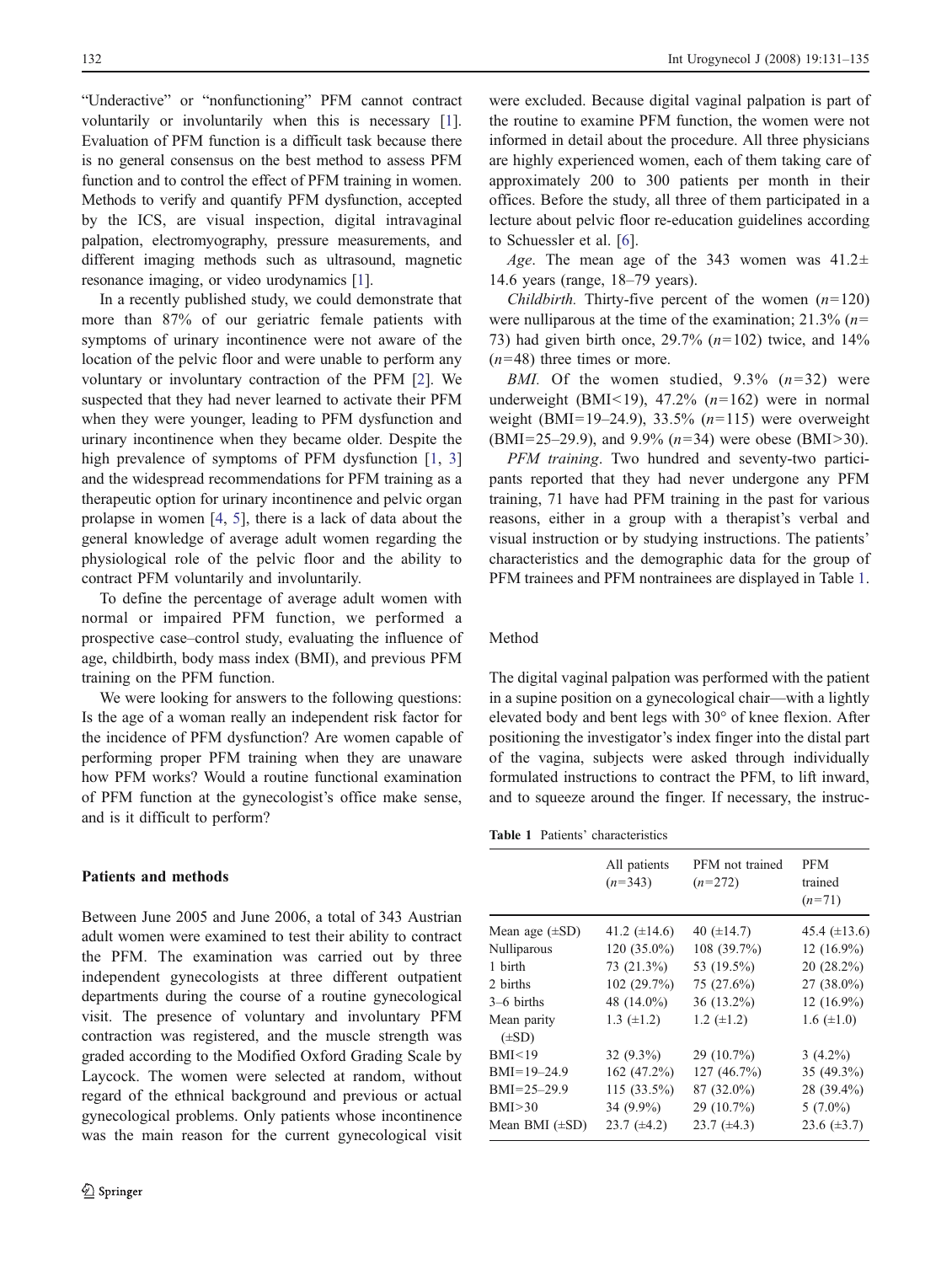tions were repeated up to two times, and the women were also asked to squeeze the PFM as they would do when feeling an acute urinary urge symptom. Between every attempt, the examiner gave a description of the location of the PFM and of the desired muscle movement [[7,](#page-4-0) [8](#page-4-0)].

The established constriction and elevation of the vaginal wall and the strength of PFM were graded by the Oxford Grading Scale, an internationally accepted muscle grading system, modified by Laycock in 1994 [\[9](#page-4-0)–[11](#page-4-0)]. Grade 0 describes the complete lack of any discernible response in the perivaginal muscles, and Grade 1 corresponds to a minor fluttering of the muscles ("nonfunctioning" PFM according to the definition of the ICS) [\[1\]](#page-4-0). Grade 2 means a weak muscle activity without a circular contraction, squeeze, or inward movement of the vagina ("underactive" PFM according to the definition of the ICS). Grade 3 describes a reproducible muscle contraction with moderate circular squeeze pressure around the examiner's finger and with an elevation and cranioventral displacement of the vagina ("normal" PFM contraction according to the definition of the ICS). Grades 4 and 5 describe a good or a strong muscle contraction even against a resistance by the examining finger and a significant inward movement of the vagina ("strong" PFM contraction according to the definition of the ICS; Table 2). To find out whether an involuntary PFM contraction was absent or present, women were asked to cough without changing their position. During the intraabdominal increase in pressure, performance and direction of the pelvic floor movement were evaluated by means of the palpating finger. Each circular constriction of PFM before or during the coughing was defined as involuntary PFM contraction, regardless whether there was an additional cranial movement of the vagina or not. The results were documented by the examiner in an anonymized form, including age, number of childbirths, BMI, and previous PFM training and added to an informal documentation sheet.

#### Statistical analysis

Statistical analyses were performed using the statistical program SPSS (12.0). A primary analysis was performed on the whole group of patients followed by a group analysis

Table 2 Graduation of the PFM activity according to the Oxford Grading Scale modified by Laycock

| Oxford Grading Scale by Laycock |                                                     |  |
|---------------------------------|-----------------------------------------------------|--|
| $\Omega$                        | No muscle activity                                  |  |
| $\mathbf{1}$                    | Minor muscle "flicker"                              |  |
| $\overline{c}$                  | Weak muscle activity without a circular contraction |  |
| 3                               | Moderate muscle contraction                         |  |
| $\overline{4}$                  | Good muscle contraction                             |  |
| 6                               | Strong muscle contraction                           |  |

determined by PFM training history. Group comparisons were conducted by Mann–Whitney  $U$  testing. For the calculation of the correlation coefficient, Spearman's rank correlation was used. A  $p$  value less than 0.05 was considered statistically significant. Gynecologist-dependent Oxford Scale ratings were compared by using one-way analysis of variance.

# Terminology

Terminology relating to pelvic floor muscle function and dysfunction used in this article conforms to the definitions recommended by the ICS, except when specified otherwise [\[1\]](#page-4-0).

The study was approved by the local ethics committee.

# Results

Among the 343 participating women, 15.2%  $(n=52)$  could not contract their PFM voluntarily (Oxford Grade 0 to 1, nonfunctioning PFM),  $29.7\%$  ( $n=102$ ) achieved only a weak PFM activity without any constriction and elevation of the vaginal wall (Oxford Grade 2, underactive PFM), and  $55.1\%$  ( $n=189$ ) were able to induce a reproducible PFM contraction with variable strength but well-notable elevation and anteversion of the vagina (Oxford Grade 3, 4, and 5, normal and strong PFM contraction; Fig. 1).

Intertester reliability was not checked; however, the three examining gynecologists achieved comparable results in the Oxford Scale rating  $(F=1.333, p=0.265)$ . The achieved rating did not correlate with the women's age but revealed a negative relationship with the number of childbirths  $(R=-0.154, p \le 0.01)$  and BMI  $(R=-0.228, p < 0.01)$ . A positive correlation could be found between the strength of



Fig. 1 Pelvic floor muscle function in all patients  $(n=343)$  graded by the Oxford Scale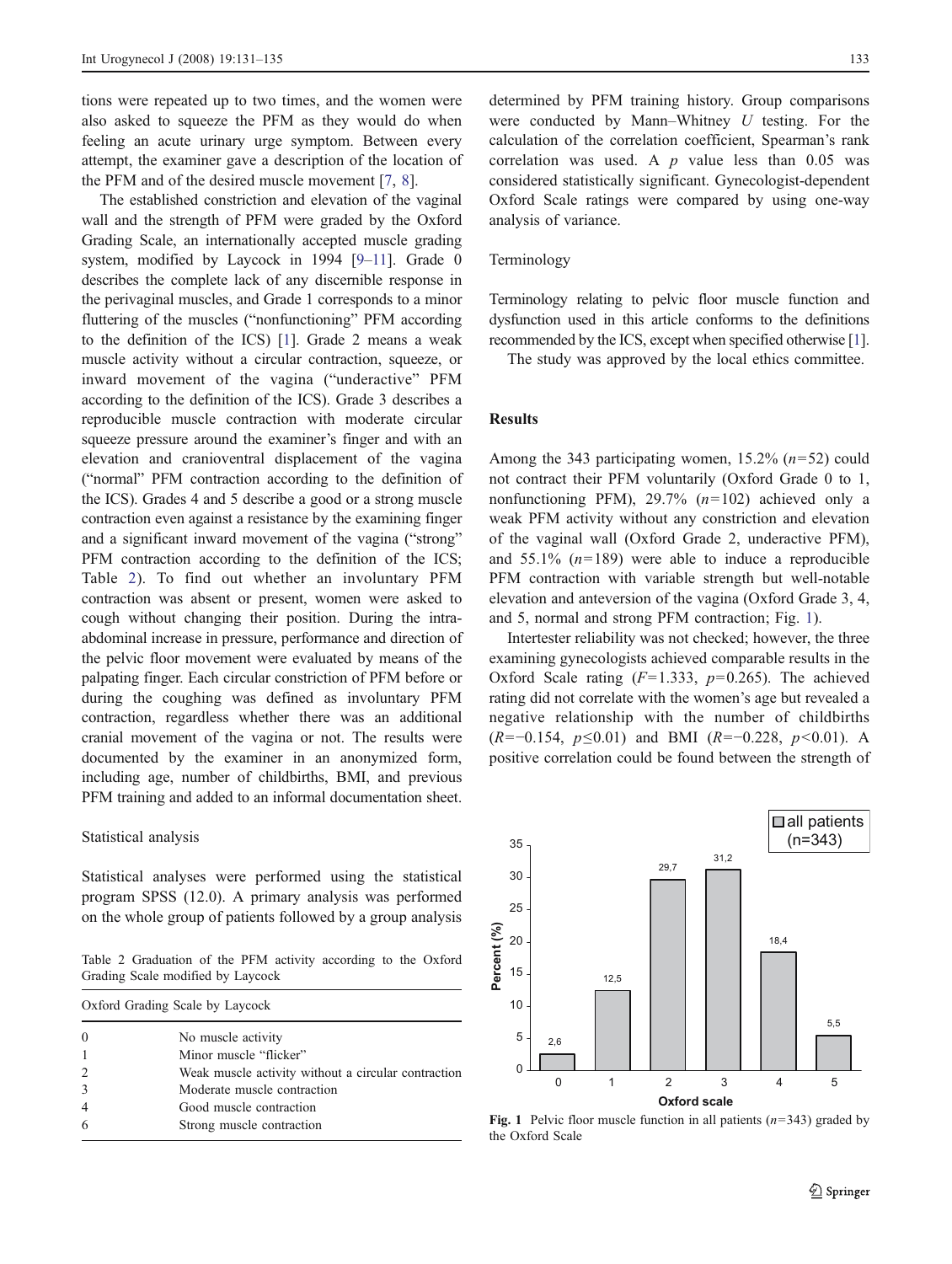a voluntary PFM contraction and previous PFM training  $(R=0.291, p<0.001)$ . An involuntary contraction was present in 26.5%  $(n=91)$  of the women and was positively correlated with the strength of the voluntary PFM contraction  $(R=0.571, p<0.001)$ .

A positive history of PFM training determined a significantly higher Oxford Scale rating at the time of examination  $(p<0.001)$ . Comparing the results obtained in women with a reported previous PFM training  $(n=71)$  with those who had none  $(n=272)$  revealed that nonfunctioning PFM (Oxford Grade 0 to 1) were  $12.7\%$   $(n=9)$  in the trained group and  $15.8\%$  ( $n=43$ ) in those without PFM training. With respect to the performance of a nondirectional weak muscle contraction (Oxford Grade 2, underactive PFM), this difference was more pronounced with 12.7%  $(n=9)$  in the trained group and 34.2%  $(n=93)$  in the group without muscle training. The percentage of women with a normal or strong pelvic muscle contraction (Oxford Grade 3, 4 and 5) was  $74.6\%$   $(n=53)$  in women with previous muscle training and  $50.0\%$  ( $n=136$ ) in those without it (Fig. 2). The number of women who showed an involuntary contraction was  $38\%$  ( $n=27$ ) in the trained and 23.5%  $(n=64)$  in the untrained group.

# **Discussion**

In the past, several authors  $[12-17]$  $[12-17]$  $[12-17]$  $[12-17]$  noted that many women are unable to contract PFM on demand, but the data were mostly collected in selected patients with symptoms of PFM dysfunction. Up to now, there are no epidemiological data focusing on the situation in average women. The results of our study indicate that a high percentage (44.9%) of average adult women in Austria is unable to perform a



Fig. 2 PFM function graded according to the Oxford Scale in the untrained group  $(n=272)$  and in the trained group  $(n=71)$ 

normal voluntary contraction of the PFM when asked during a routine gynecological visit. Apparently, this inability does not correlate with women's age, and only some women seem to benefit from PFM training. We do know that the women in our study were selected at random, without regard of ethnical background and previous or actual gynecological problems, and the number of participants was rather low. However, we consider it a rather representative selection of the female population in Austria. The design and performance of the study were simple, comprehensive, and correctly executed by experienced gynecologists, who cover a wide range of gynecological patients and healthy women in their offices without any special focus. The results are impressive and should increase the awareness of this important part of female life, and they have to change the understanding and the way of dealing with the widespread problems of pelvic floor dysfunction. Because we previously have noted normal PFM function in many elderly women (a fact that we did not register academically), we suppose that the high prevalence of PFM dysfunction and urinary incontinence in women's older lives are not only caused by age and agerelated physical changes but the lack of activity and control of the PFM during their whole lives. Assuming that identification of PFM dysfunction in early life promises a successful possibility to prevent urinary incontinence in the elderly, further studies and investigations are necessary to assure these presumptions.

Until this day, the mechanisms of success or failure of PFM training in women with urinary incontinence or pelvic organ prolapse are unknown, making it difficult to select patients that may respond to this therapy [\[16](#page-4-0)]. It should be the main aim of every type of PFM training to achieve a correct PFM contraction with a resultant cranioventral displacement of the vagina and the bladder neck [[14\]](#page-4-0). We suggest that only women with normal or at least underactive PFM are able to carry out the instructions during PFM training and to train the right muscles. Women with nonfunctioning PFM may contract auxiliary muscles when they undergo conventional PFM training methods without any direct control, and therefore they will not improve their PFM function. Unfortunately, the functional assessment of the pelvic floor often remains a neglected part during a gynecological visit [[3\]](#page-4-0). In a review of 43 randomized controlled trials focusing on the effect of PFM training, Hay-Smith et al. [\[5](#page-4-0)] found that only 16 trials stated that a correct voluntary PFM contraction was checked by vaginal palpation before PFM training started. We demand that functional assessment of the PFM has to precede every type of PFM training. Positive effects as well as failure of PFM training methods should be controlled routinely.

Generally speaking, it is important to give more attention to the female pelvic floor in young women. Because almost